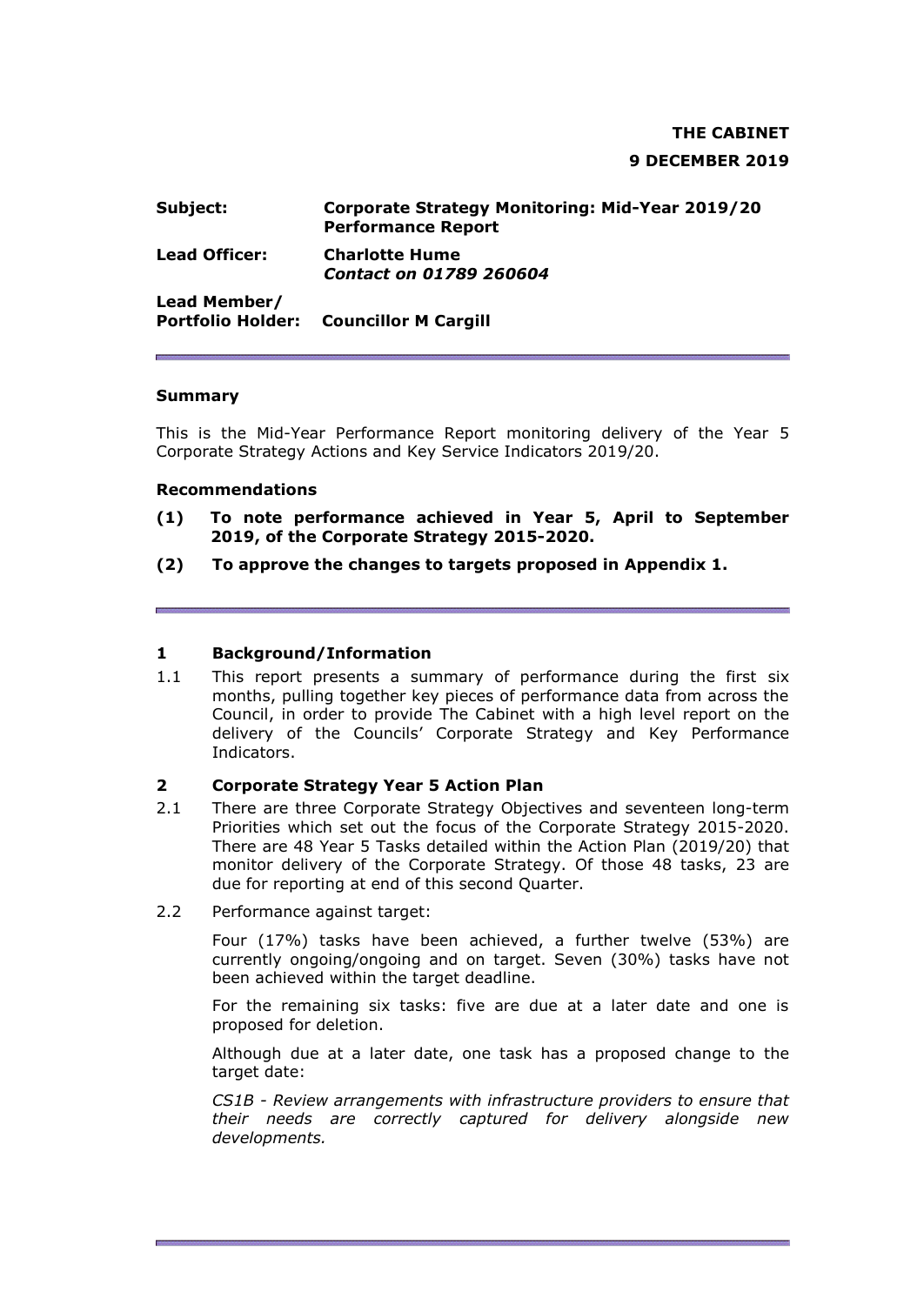Government changes to the CIL regulations are expected to be implemented in September 2019. Infrastructure providers are uncertain of the impact, which these proposed changes will have on their ability to access funding. Consequently, it is proposed to defer until January 2020.

Full details are presented in **Appendix 1** to this report.

## **3 Key Performance Indicators**

- 3.1 There are 31 Key Performance Indicators set to monitor performance in Year 5. 26 of these are related to the Corporate Strategy objectives and 5 are Corporate Health Indicators.
- 3.2 This second quarter, 24 Indicators are due to be reported on. The remaining seven are due to be reported at Quarter 4.
- 3.3 Performance against target:

Of the 24 indicators: Twenty (87%) indicators are on target. Three (13%) are not on target. Corporate complaints has no target set and is reported for information only. Therefore is not included in the calculation for the overall performance.

Full details are presented in **Appendix 2** to this report. In addition, **Appendix 3** includes a dashboard summarising the indicators graphically.

### **4 Options available to The Cabinet**

- 4.1 Note performance achieved.
- 4.2 Request further information.
- 4.3 Agree alternative targets or actions to those presented.

### **5 Evidence Base**

5.1 The performance report has been compiled from information held within services and provides an evidence base from which decisions can be made.

#### **6 Member Comment**

6.1 Portfolio comments will be incorporated following presentation to Management Team.

## **7 Implications of the Proposal**

## 7.1 *Legal/Human Rights Implications*

7.1.1 There are no legal/human rights implications arising from this report.

#### 7.2 *Financial*

7.2.1 There are no new financial implications for the Council arising from this report.

## 7.3 *Environmental/Climate Change Implications*

7.3.1 There are no environmental/climate change implications arising from this report.